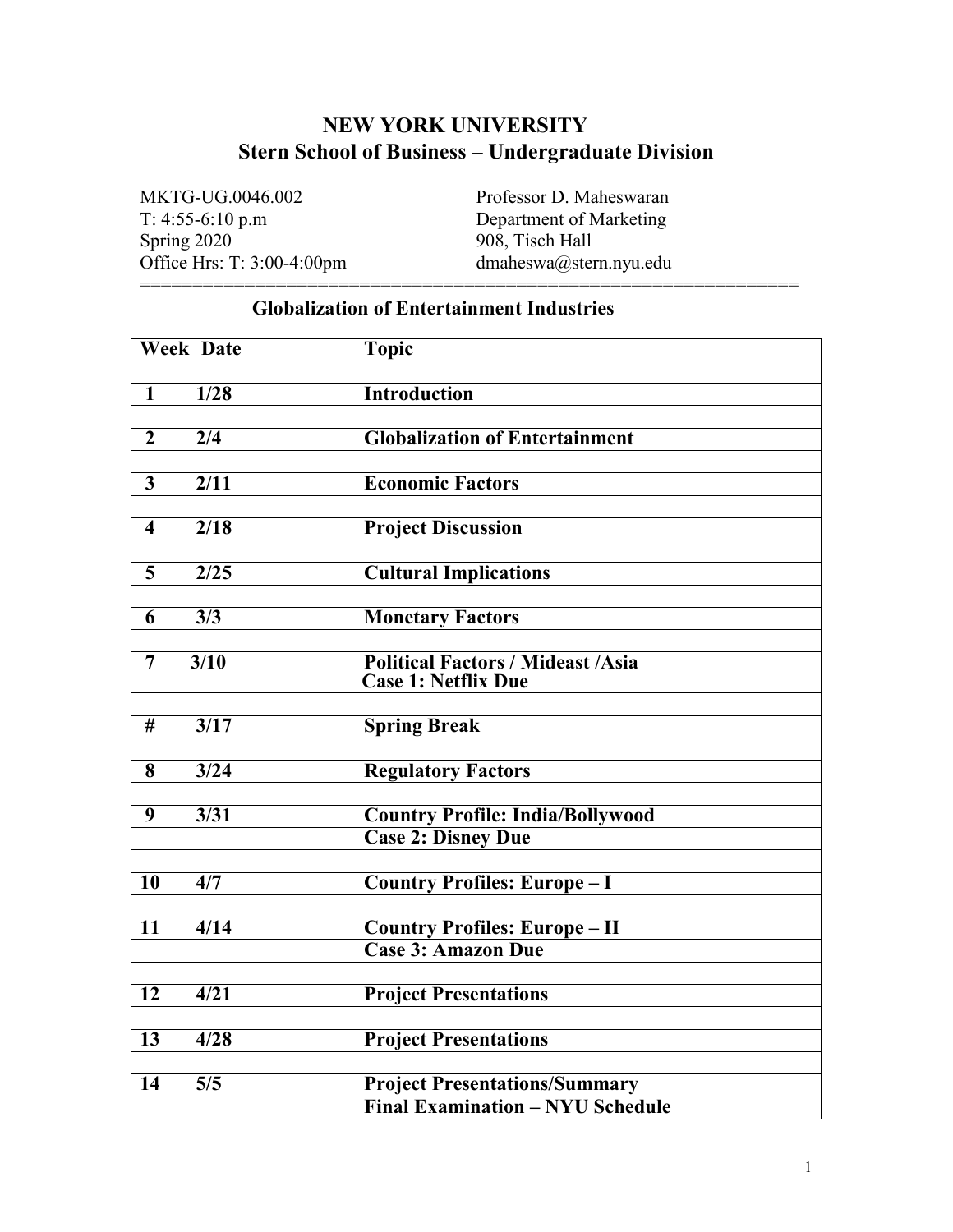## **Teaching Materials**

Notes on each topic to be covered and short cases will be handed out in class before the relevant sessions. There is no text book for this course. Other materials and additional readings will be distributed in class as and when needed. We will also have guest speakers from the industry as and when they are available. At least one and may be two classes may be rescheduled.

## **Faculty**

Dr. Maheswaran is Paganelli-Bull Professor of Marketing and International Business. He received a Ph. D in Marketing from Kellogg Graduate School of Management, Northwestern University. He has published widely in leading publications like the Journal of Marketing Research, Journal of Consumer Research, Journal of Personality and Social Psychology and Journal of Consumer Psychology. He has extensive work and consulting experience with major corporations like Unilever, IBM etc., He is a recipient of the Excellence in Teaching award at Stern. He has taught and given seminars in several countries including China, France, Holland, Hong Kong, India, Laos, Thailand, Singapore and Vietnam. He joined NYU in 1986.

## **Evaluation**

Each student will be evaluated on the following basis:

| <b>Assignment</b>                          | % of Grade |
|--------------------------------------------|------------|
| <b>Class Participation</b>                 | 15%        |
| Short Cases (3)                            | 15%        |
| Deadlines-Project; Presentation            | $5\%$      |
| <b>Project Presentation</b>                | 30%        |
| <b>Individual Presentation Evaluations</b> | $5\%$      |
| Final Exam                                 | 30%        |

## **CLASS PARTICIPATION (15%)**

While attendance will not be taken, those who attend classes regularly and contribute constructively to group discussion and the enhancement of the quality of class sessions will be rewarded for their effort and motivation for learning. Each student is expected to contribute to class discussion. To a large extent, the benefit students derive from the assignments is related to their willingness to express their opinions and be critically judged by the class. Do not be reluctant to voice your opinion.

In case discussions, high quality class participation includes comments that add to our understanding of a situation. They go beyond mere repetition of case facts. They also take into account the comments and analyses of your classmates to move our discussion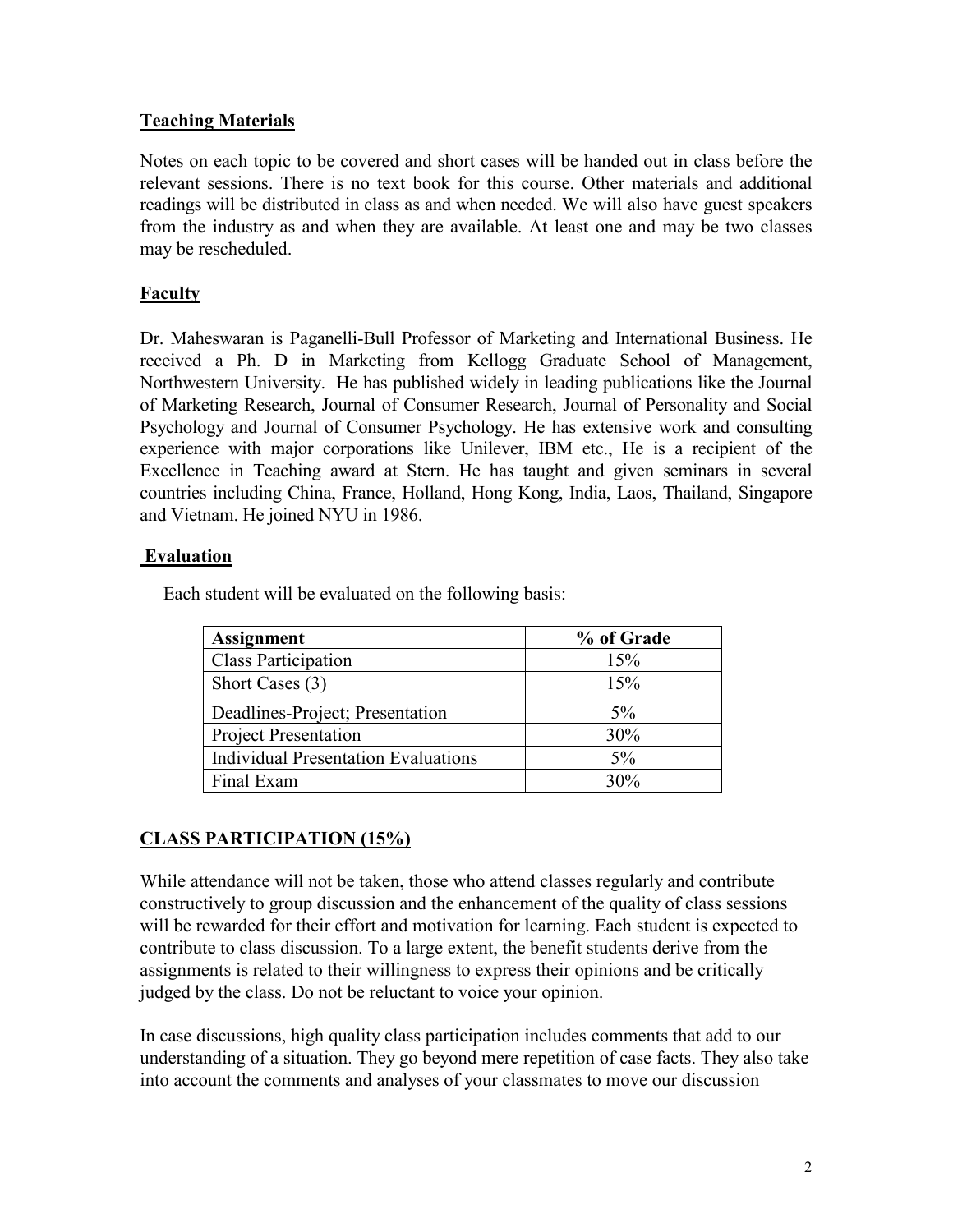*forward*. The *quality* of your contribution is more critical than the amount of time that you contribute to the discussion.

### **Short Cases Written Analysis (15%)**

You will be assigned THREE short cases to do a short write up. Questions will be provided. All the write ups should be submitted electronically before the assigned class. No late submissions are allowed

#### **Final Examination (30 %)**

The final examinations will consist of short answer questions, multiple choices, true/false questions and short case based questions. The examination would include materials from lectures, class discussions, class notes, videos and other class materials. The students should be familiar with the all the material discussed in the class. No makeup final examination will be granted unless exceptional health circumstances warrant it.

The final exam will be administered on the scheduled date as per the University Schedule, in class on the **ASSIGNED DATE AND TIME**. The exams should be done individually.

## **TERM PROJECT (20%+10%)**

The course will feature a team project as an end term exercise. Each student or student team (up to four/five people) will choose a multinational entertainment company that has fairly extensive international operations. Use secondary sources or personal contacts (if any) and prepare an analysis of its global strategy in a target country using the 5- Factor framework discussed in the class.

The teams will act as independent consulting agencies and are expected to assemble the facts already available on the internet, collect as much primary information as possible from company/consumer sources and use the framework developed in the class to analyze the information.

Two outcomes are required for the team term case. First, you and your group will make a presentation to the class and then you and your group will submit a written report.

The paper/project should be around 10 pages. In evaluating the paper/project, the main weights will be placed on the following factors:

| Research quality           | 33% |
|----------------------------|-----|
| Use of analytical concepts | 33% |
| Writing quality            | 33% |

The topic must be approved by the 4th week of class and the paper is due on the last day of class.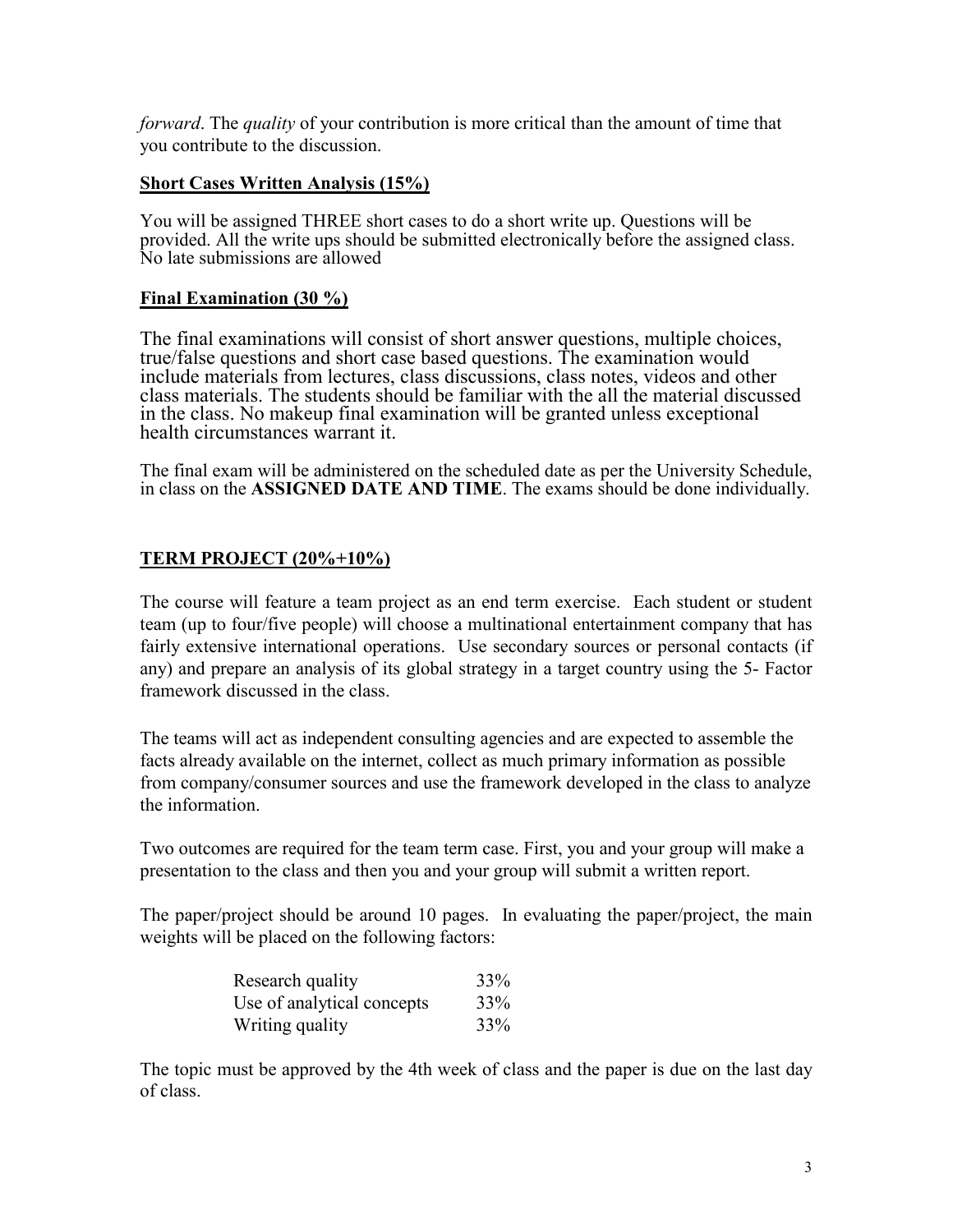## *Project Presentation (20%)*

Your agency will make a "Professional" presentation to the class. The presentation will be for about 20 minutes. The class will evaluate the presentation. These evaluations will be incorporated in the final grade for the term project. The order of presentations will be determined by a random draw.

#### Presentation Requirements

1. All the members of the group should make the presentation.

2. A one page "Executive Summary" should be given to the professor at least one session before the presentation. The executive summary should briefly outline the major recommendations.

3. The concepts and issues discussed in the class should be incorporated in the presentation.

4. The class will evaluate the presentation on its content, style and effort. The class will also evaluate the presentation on its professionalism and creativity. The class will provide a comparative rating of the presentations at the end of the semester. The presentation is expected to be interesting and persuasive.

## *The Report (10%)*

Your report will be an expanded version of your presentation. You'll discuss the feasibility of the given target country, using the 5-Facor framework discussed in class. Your grade will be based on your ability to communicate that you have learned the course material and can effectively apply the appropriate concepts and information to a real world situation.

Your project report should be no more than 10 pages excluding appendix, double-spaced with 12-point font and one-inch margins.

## **Individual Presentation Report (5%)**

EVERY ONE IS EXPECTED TO BE PRESENT FOR ALL THE PRESENTATIONS. EVERYONE MUST PROVIDE A FEEDBACK ON ALL PRESENTATIONS OTHER THAN THEIR OWN.

**Attendance for all the project presentations is mandatory and attendance will be taken at the beginning of the class for the presentation dates.**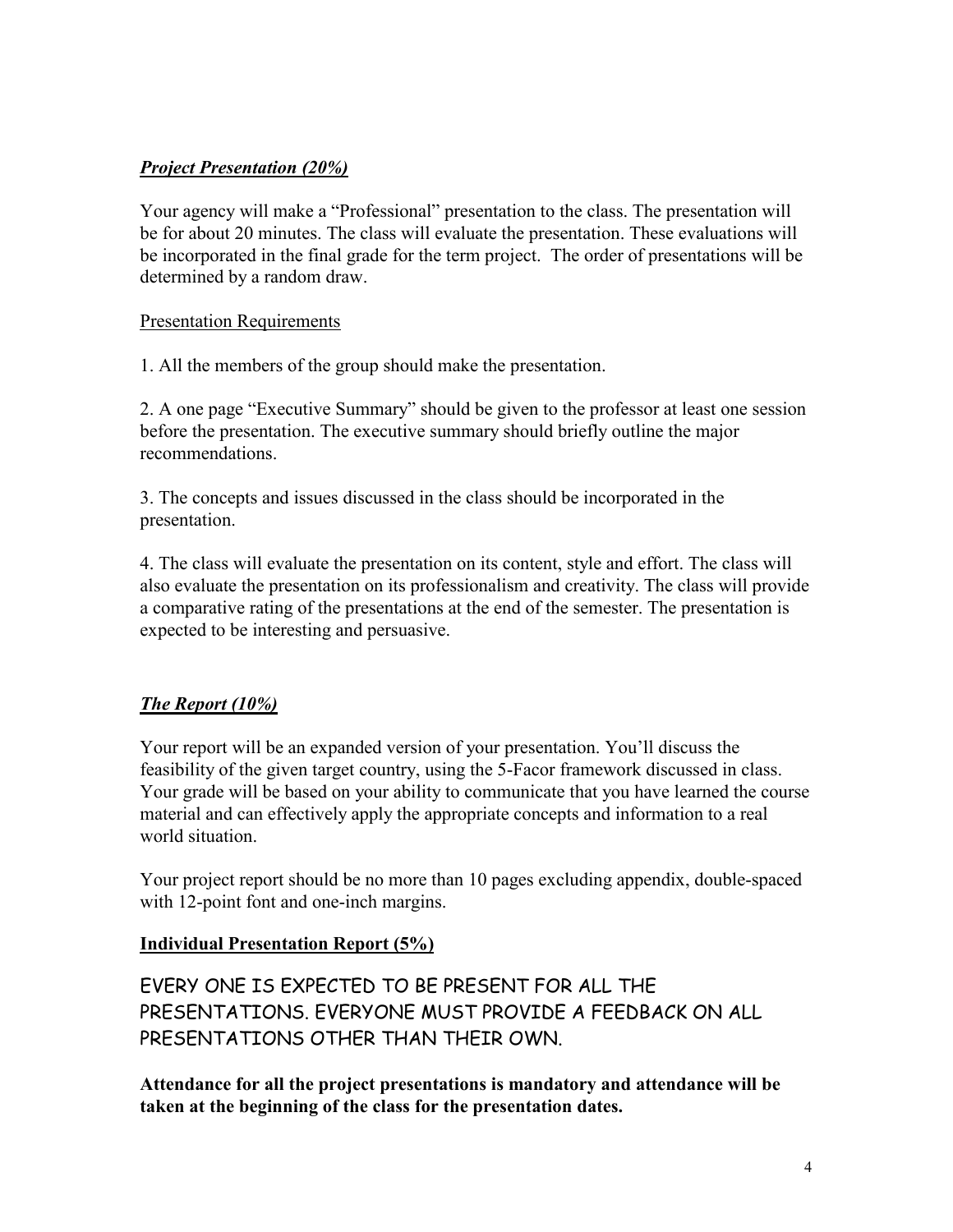You are expected to fill in a form listing the strengths and weakness of each presentation as well as the key concepts learned from each presentation as a feedback. You will be given a credit of 5% proportionately depending on your attendance.

### **Deadlines (5%)**

The course will have specific deadlines for all output expected from the class. These deadlines are fixed and are not open to negotiation. However, medical and personal emergencies will be accommodated based on the merit of the case. Any late submissions will automatically carry a 10% penalty. The specific deadlines will be announced in class for each stage of the project and presentation.

#### **Class Sessions**

Rather than merely rehashing concepts developed in the text, class sessions will be devoted to probing, extending, and applying the text material. It shall be assumed that students have read the text assignments before coming to class.

Handouts that outline the materials to be covered in class during each session will be provided. These handouts also specify in greater detail students' required preparation for the particular week. It shall be assumed that students have examined the appropriate handout materials before coming to class and that students are prepared to discuss any issues raised in the handouts. We'll learn the concepts through *lectures/discussions, cases, and guest speakers*. Class exercises are assigned to provide an added layer of depth and relevance to our class discussions.

*Cases* are assigned to provide you with an opportunity to apply your knowledge. On the days in which a case is assigned, it is expected that you have not only read the case but you've already formed strategic decisions that you are willing to share (and perhaps modify!) in the class discussion.

*Guest speakers* are also a part of our learning environment in this course. Participation of the guest speakers requires some flexibility in scheduling. Unexpected changes in the schedule may occur. Your understanding is appreciated.

#### **Instructor/Student Interaction**

If at any point during the course you have questions regarding the preparation of cases, exams, or other course-related issues, please do not hesitate to contact the instructor either by phone or in person. If scheduled office hours are inconvenient for you, contact the instructor after class to arrange an alternative time to meet.

#### **Student Responsibilities**

You are expected to follow the honor code and be a responsible participant in the class. Strictly no late submissions or extra credits are encouraged. Group exercises should be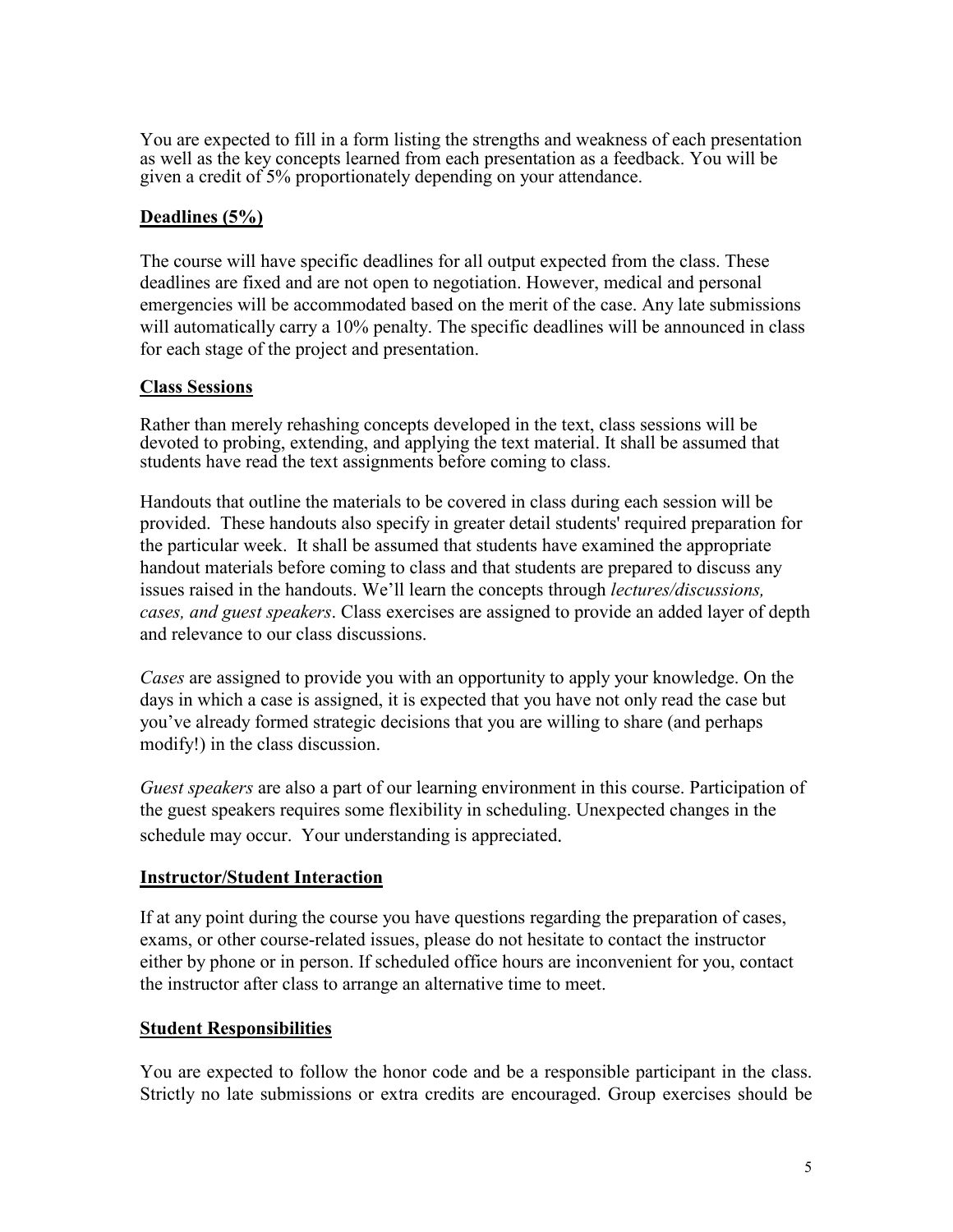taken seriously and each individual should contribute equally to the group exercises. Please bring your name card to the class daily and display it for identification

## **NYU Classes**

All the class lecture presentations and the class exercises will be made available on Blackboard. The class exercises will be removed after one week. So, if you did not complete the class exercise on time you will not be able to do it. The final examination will also be made available on Blackboard.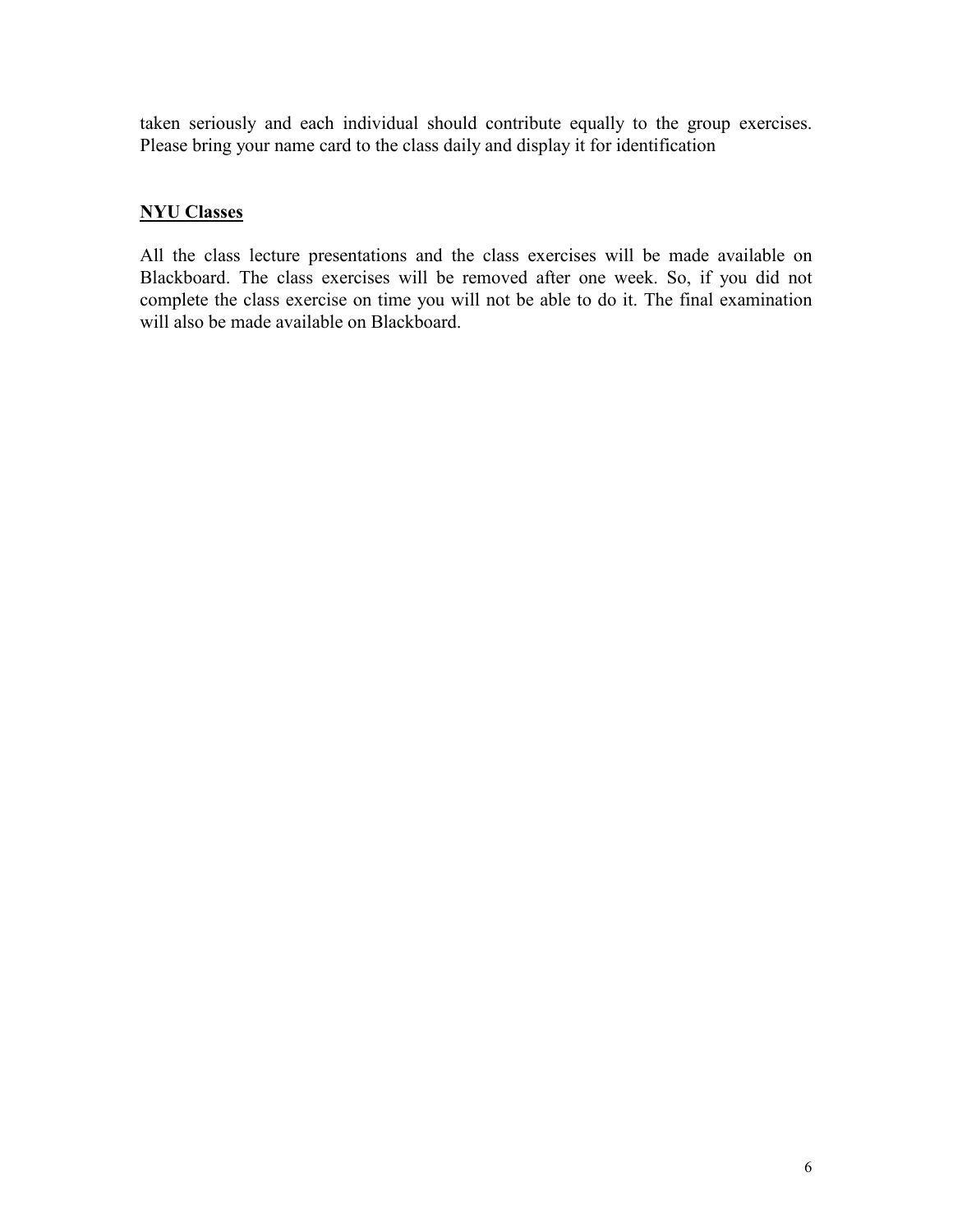## **STUDENT INFORMATION SHEET**

Name: Mr. / Ms. Preferred Name: **\_\_\_\_\_\_\_\_\_\_\_\_\_\_\_\_\_\_\_\_\_\_\_\_\_\_\_\_\_\_\_\_\_\_\_** Email Address: Telephone Numbers: Undergraduate Major:

If employed, please write your company name, your title and the type of work you do.

List any previous marketing experience or positions held. Indicate time period

Why are you taking this course and what do you hope to learn?